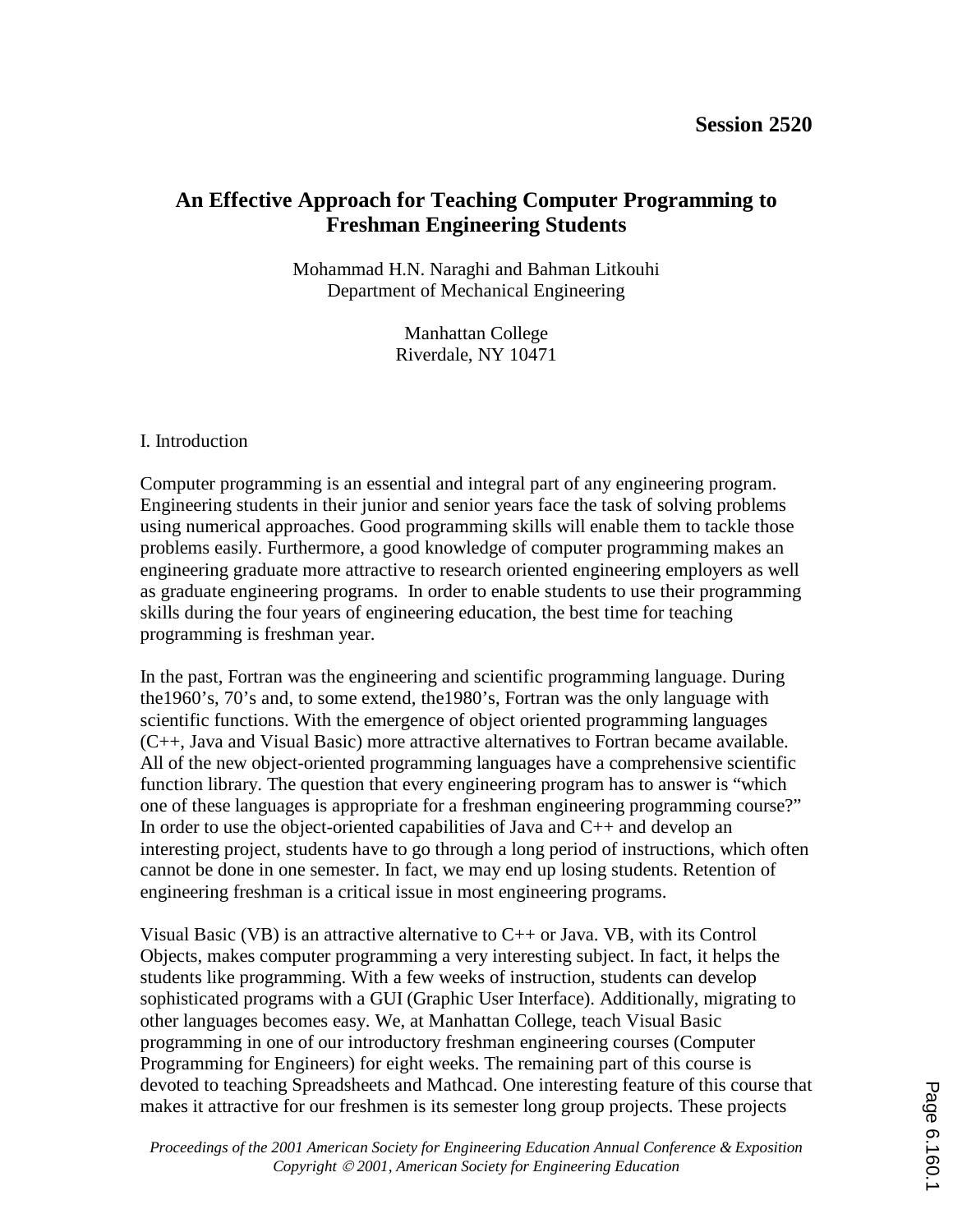involve development of computer games, which require some engineering and scientific knowledge. One of these projects is development of a pool game. In this project students have to incorporate the friction and dynamics of bouncing balls when they hit each other or the sides of the a pool table. Additionally, students have to develop programming skill to determine the location of an array of balls (eight balls plus a cue ball) at various time steps and show it in real time (animated mode) on the GUI screen.

#### II. Description of "Computer Programming for Engineers" Course

The Computer Programming for Engineers introduces freshman students to software and computer skills that can be used in all engineering disciplines. The course is broken into two major modules: computer programming (Visual Basic) and mathematics software (MathCAD). In addition to these two modules, a brief overview of AutoCAD (engineering drawing) and spreadsheets are presented for two weeks at the beginning of the course. Students who are taking this course have already seen an extensive coverage of AutoCAD and spreadsheets in a previous course. After the two weeks overview of AutoCAD and Spreadsheets, the programming module is covered for eight weeks and mathematics module is covered for four weeks. One week is devoted to project presentation, bringing the total coverage of the course to fourteen weeks. The detailed syllabus of the course is provided in its web site: http://www.manhattan.edu/~mnaraghi/engs116/.

The programming module of the course, which is the focus of this paper, covers introductory topics in Visual Basic. These topics are program development cycle, programming tools, the programming environment, VB objects, VB events, numbers, strings, input and output, built-in functions, subprograms, modular design, structured programming, relational and logical operators, IF blocks, select case blocks, use of looping, creating and using arrays, 2-D arrays and VB graphics. An interesting and unique feature of this course is its semester long group project.

At the beginning of the semester students are asked to form their project groups. Students are given the freedom to form groups based on their preference (choosing classmates that they can work with comfortably). By the third week of the course, each group submit a proposal. Each team can select from a list of projects, or in some cases propose their own project. Students taking this course have little or no background in engineering. Therefore, it is impossible to make these projects challenging and interesting hardcore engineering programming projects. The graphic user interface and control objects makes Visual Basic a powerful and easy to use language for developing interesting animated projects or games. We therefore decided to have student groups to develop animated games that have some engineering and scientific implications. Two typical projects developed by students during the last two years are described below:

#### *A. Pool Game Project*

In this project students developed a pool game consisting of a white cue ball and eight colored balls. The final graphic user interface of this project is shown in Figure 1. The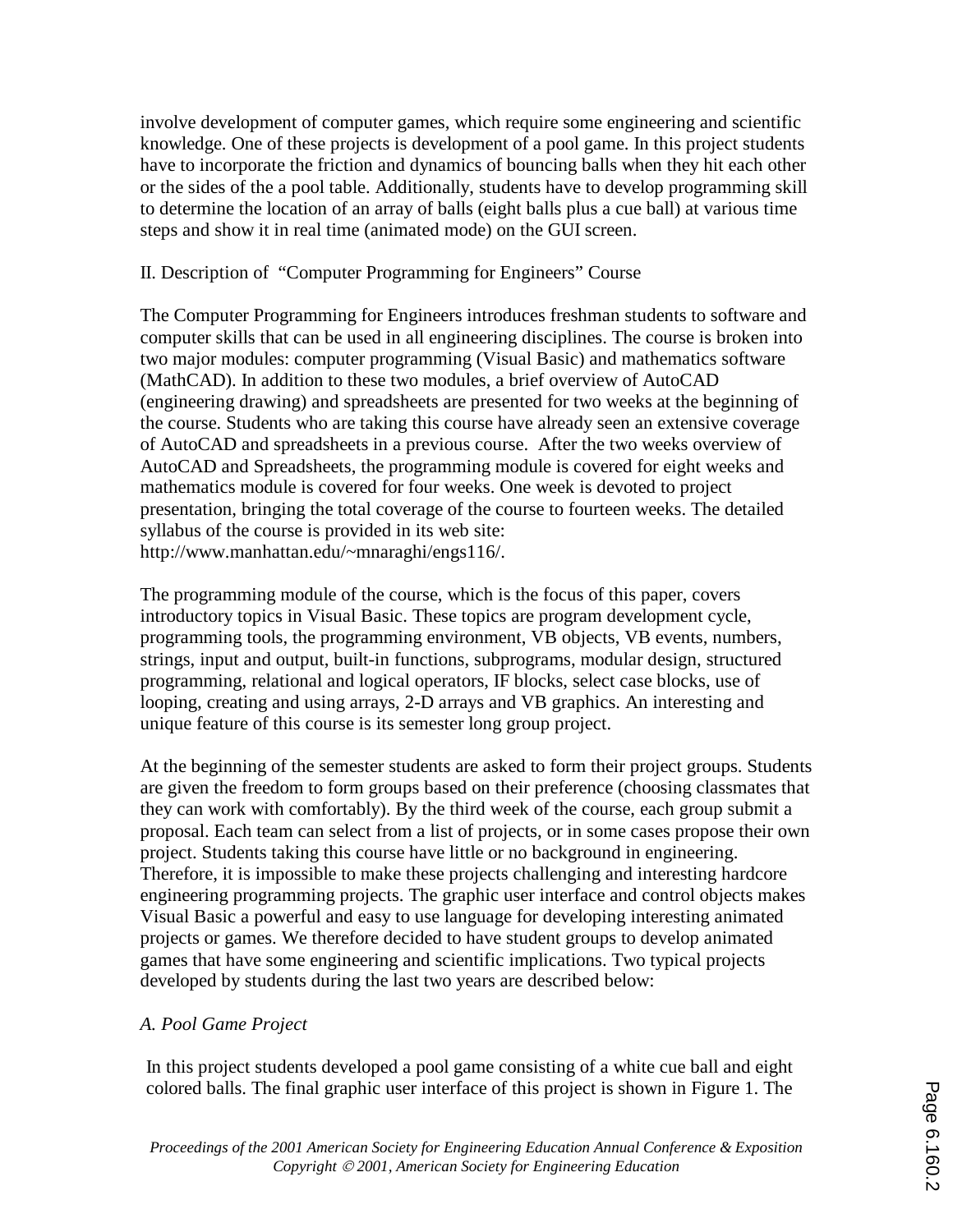user can specify the initial velocity and angle of the cue ball, and then by pressing the "Hit That Ball" button the cue ball will move along the specified direction, hitting other balls. Ball movements are shown in real time on the computer screen. If any of these balls enter one the six holes, ten points are given to the scores and that ball is shown in the box corresponding to the balls that are in the pockets.



Figure 1: GUI of pool game project

This project involved extensive programming efforts. Each ball is represented by a control array. The motion of each ball is shown in real time using an animation scheme that will be described later. Additionally, it introduced students to the concept of friction, impact of two balls and reflection off from the side-wall of the pool table. The friction factor that results in slowing the ball is taken to be 0.1. Upon impact, the reflection direction follows the impact laws as discussed in the standard dynamics textbook [1]. The pool table is a picture box with a green background. Each ball is a circular shape object of a different color. All nine balls form a control array with a dimension of 9 (representing all nine balls). Six pockets are represented by four quarter circles at four corners and two half circles in the middle of long sides, as depicted in Figure 1.

The time interval for the real time animation is 0.02 seconds and the position of each ball is revised at each time step. Additionally, at each time step, through some IF statements, the program checks whether any of the balls hit the side-walls, other balls, or enter the pockets. If any ball enters a pocket, a positive score of 10 is granted, and if no ball enters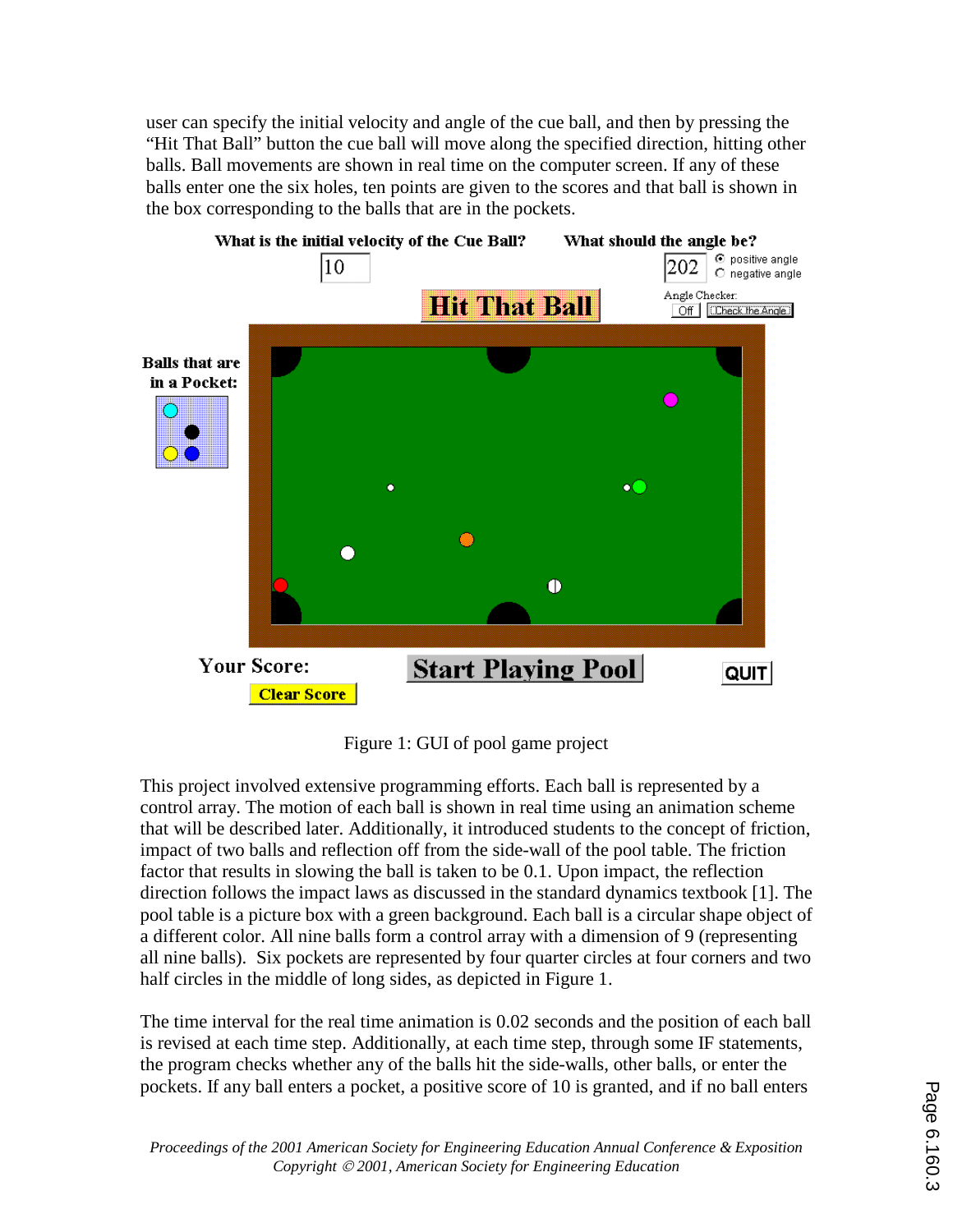any pocket, 5 points are subtracted from the scores. If the cue ball enters a pocket, the game is lost.

This project involved some engineering concepts, primarily dynamics of motion, impact of objects, and reflection after impact. Additionally, it involved complicated programming. This project was originally developed by a two-member group of students in the spring of 1998. It has been one of inspiring projects for both our freshman as well as the high school students in our outreach programs.

## *B. Tank Killer Project*

This project involves projectile motion of a canon fired from the gun of a tank. Two tanks and three cows are involved (see Figure 2 for GUI of the project). The user specifies the initial velocity of the cannon and its angle, and by pressing the fire button, the cannon fires at the specified direction. The motion of the cannon is shown in real time using an animation scheme. If the cannon hits the other tank, a positive score of ten is given. No score is given if the cannon misses target. If the cannon hits any of three cows, five points are deducted. Each time the game starts, the tanks and cows are positioned randomly. Additionally, the wind direction and magnitude are randomly assigned. This randomness makes the game more challenging.

The scientific and engineering concepts used in this project involve time dependent projectile motion, i.e., *x* and *y* coordinates of an object as functions of time, and initial velocity and angle, given by:

$$
x = v \cos(\theta)t \qquad \qquad y = -\frac{g}{2}t^2 + v \sin(\theta)t
$$

The programming challenge in this project involves real time animation of the projectile motion of the cannon and uses logical statements (IF statements) to determine the location of cannon (whether it hits the other tank or the cows).

Program listing and details of these two projects and other projects are given in the course web site (http://www.manhattan.edu/~mnaraghi/engs116/engs116.html). All of these projects involve animation. In the following section we will discuss simple approaches for creating real time animation. This topic is missing from standard Visual Basic programming textbooks (such as, [2] and [3]).

III. Animation Using Visual Basic

The speed of plotting a graph or moving an object in Visual Basic is controlled by the speed of the computer that the program is executed on. Many modern computers are so fast that plotting is almost done instantaneously. Therefore, it is impossible for a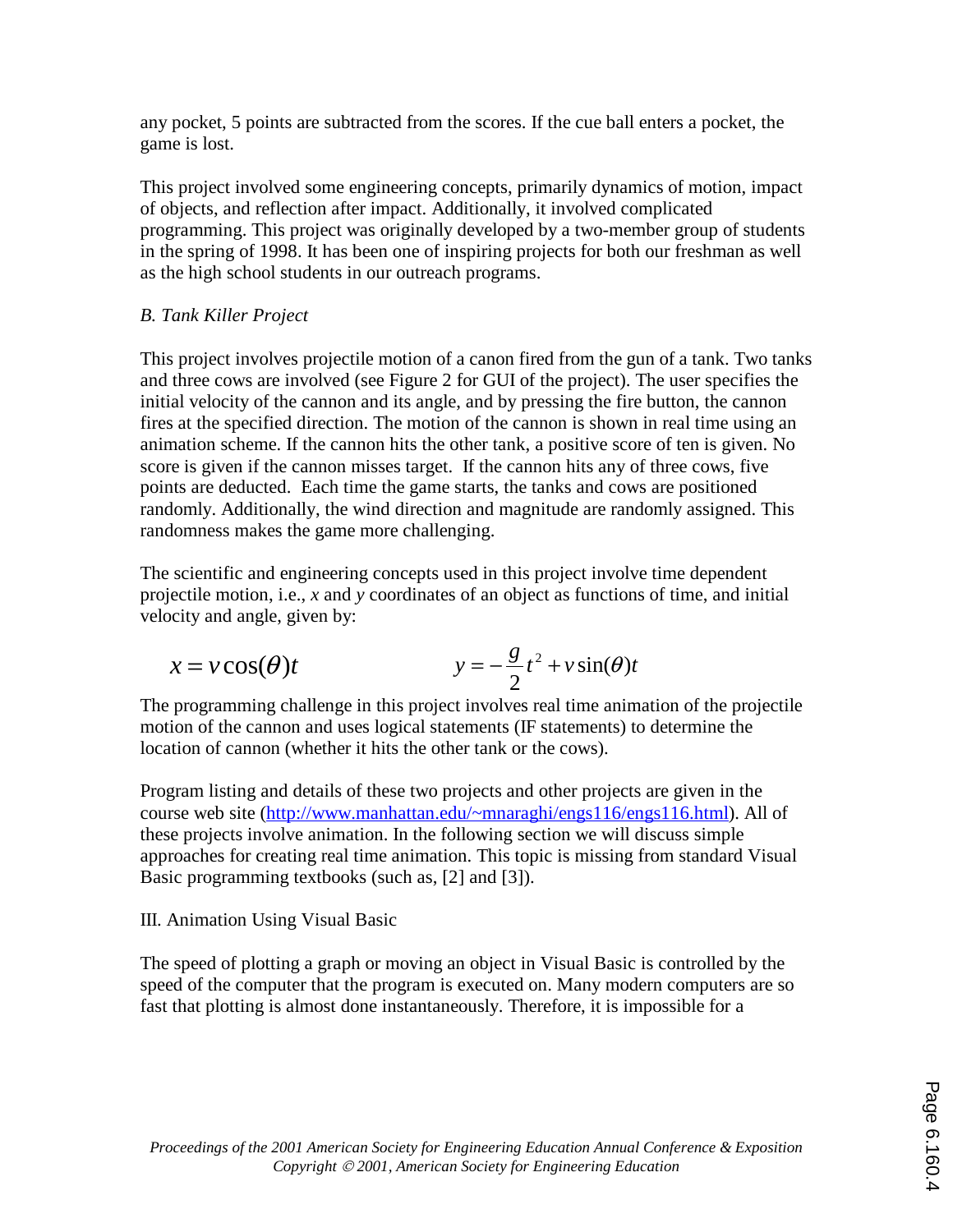

Figure 2: GUI of Tank Killer project

programmer to see the real-time motion of an object. A time delay routine can be used to postpone plotting the new position of the object.

### *A. Time Delay Routine*

Delaying any action (plotting, moving an object, making an object visible or invisible), in Visual Basic, can be achieved by a simple dummy loop. The function of this dummy loop is to kill time until computer time (computational time) becomes the same as real time (or time that an action happens in the real world). The computation time can be evaluated using the Visual Basic Timer. The value returned by the function Timer is the number of seconds from midnight to the time currently stored in the computer's internal clock. The Timer function often is used in comparing computation times of various algorithms. Here, it will be used in a time delay routine. A typical delay routine can be written in the following format:

```
Tstart = Timert = 0 Do While t < 20 
       t = t + 0.02 Rem Start dummy loop to kill time 
      Do While (Timer - Tstart < t) 
      Loop 
     Rem code for real-time animation 
 . 
 . 
 . 
 .
```
Loop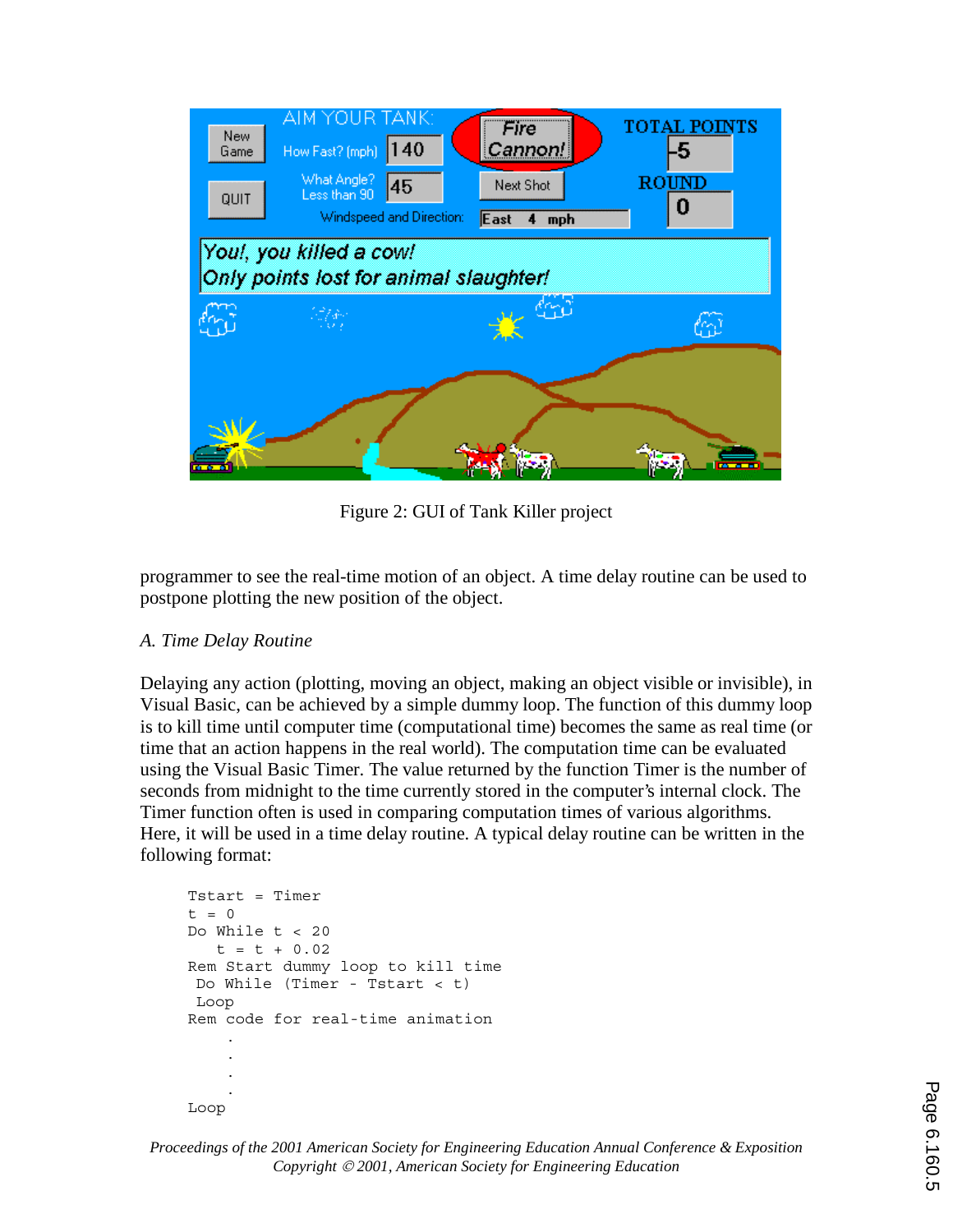Note that Tstart in the above routine is set equal to the beginning of the computation (value of Timer at the beginning of the computation). Also, t (time in equations) is set to zero. The maximum allowable value of  $\pm$  is 20S and it is incremented by 0.02 seconds. Note that most personal computers have a time resolution of 20ms (0.02 s). The loop after time increment statement  $(t=t+0.02)$  is a dummy loop (does nothing other than kill the time) which keeps looping until the difference between the current computational time and starting time becomes equal or more than the time in the code for real-time animation. The following example illustrates the application of this time routine in Visual Basic programs.

The application of the time delay routine is demonstrated via a Visual Basic program that shows real-time locations of a circular object being thrown from the center of the coordinates at an initial velocity and angle. Initial velocity and angles are input via text boxes. The axes of coordinates, as well as, the initial location of the object are shown by clicking on the start button. The object moves by clicking on the "throw the object" button.

| Object         | <b>Property</b> | <b>Setting</b>                  |
|----------------|-----------------|---------------------------------|
| Form           | Name            | frmTraj                         |
|                | Caption         | Trajectory of a circular object |
| Label          | Name            | <b>lblVelocity</b>              |
|                | Caption         | <b>Initial Velocity</b>         |
| Label          | Name            | <b>lblAngle</b>                 |
|                | Caption         | <b>Initial Angle</b>            |
| TextBox        | Name            | txtVelocity                     |
|                | Caption         | blank                           |
| <b>TextBox</b> | Name            | txtVelocity                     |
|                | Caption         | blank                           |
| <b>TextBox</b> | Name            | txtVelocity                     |
|                | Caption         | blank                           |
| CommandButton  | Name            | cmdStart                        |
|                | Caption         | <b>Start</b>                    |
| CommandButton  | Name            | cmdThrow                        |
|                | Caption         | Throw the object                |
| CommandButton  | Name            | cmdQuit                         |
|                | Caption         | Quit                            |

The coordinates of an object in a Cartesian coordinate system x and y are given by equations of projectile motion. The properties of objects involved in this example are given in the following table and layouts of objects are shown in Figure 3.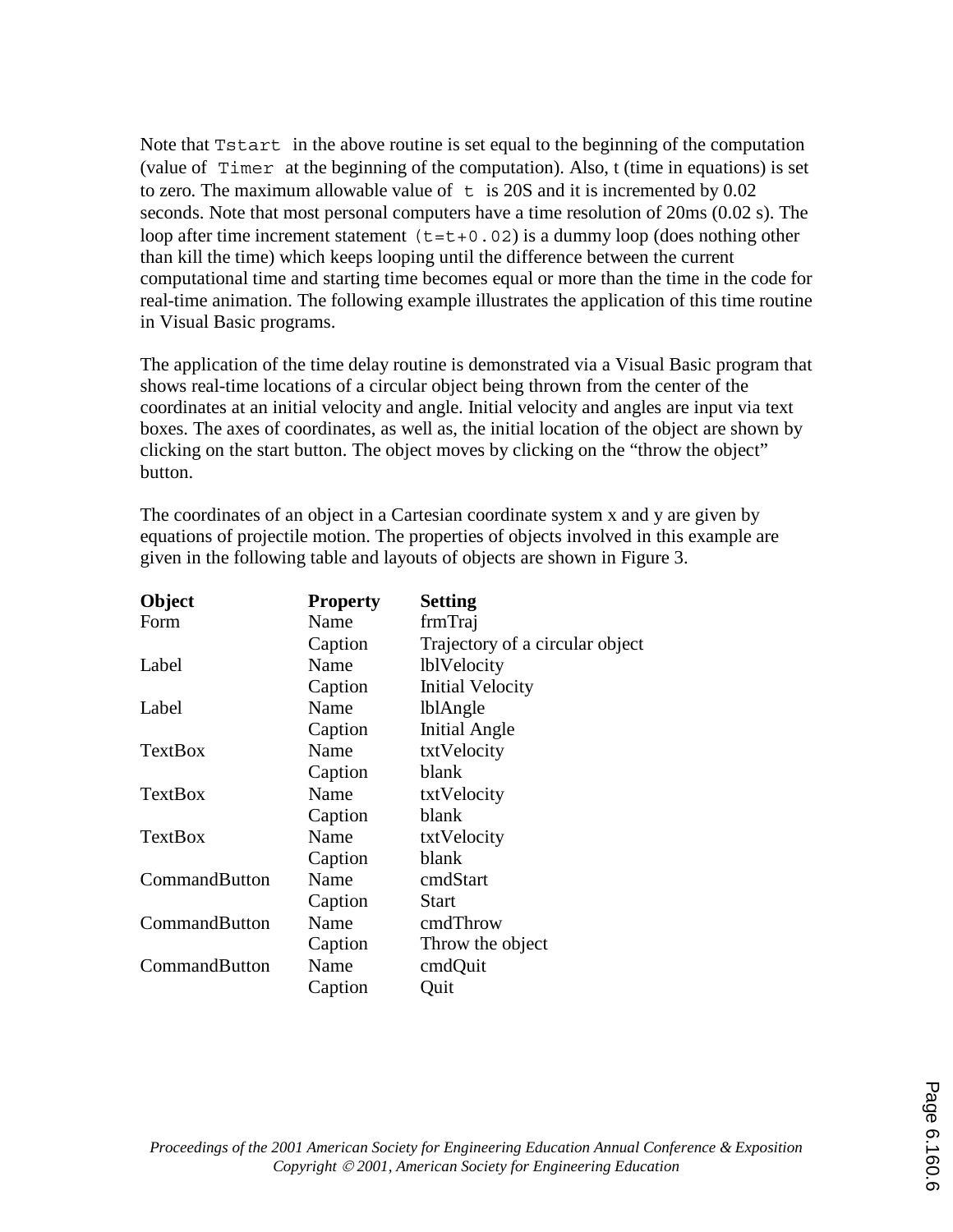

Figure 3: Layout of Objects for Trajectory of an object example

The Visual Basic code for this problem is given below:

```
Private Sub cmdQuit_Click() 
         End 
End Sub 
Private Sub cmdStart_Click() 
         frmTraj.Cls 
         frmTraj.Scale (-2, 15)-(15, -2) 
         frmTraj.Line (-2, 0)-(15, 0) 
         frmTraj.Line (0, -2)-(0, 15) 
         frmTraj.Circle (0, 0), 0.25 
End Sub 
Private Sub cmdThrow_Click() 
         Dim x, y, pi, Tstart, t, v0, theta As Single 
        x = 0y = 0pi = 4 * Atn(1) Tstart = Timer 
        t = 0 v0 = Val(txtVelocity) 
        theta = Val(txtAngle) * pi / 180Do While (y \gt= 0)Let t = t + 0.02 Do While (Timer - Tstart < t)
            Loop 
           x = v0 * Cos(theta) * ty = -4.905 * t^2 + v0 * sin(theta) * t frmTraj.Cls 
          frmTraj.Line (-2, 0)-(15, 0)
```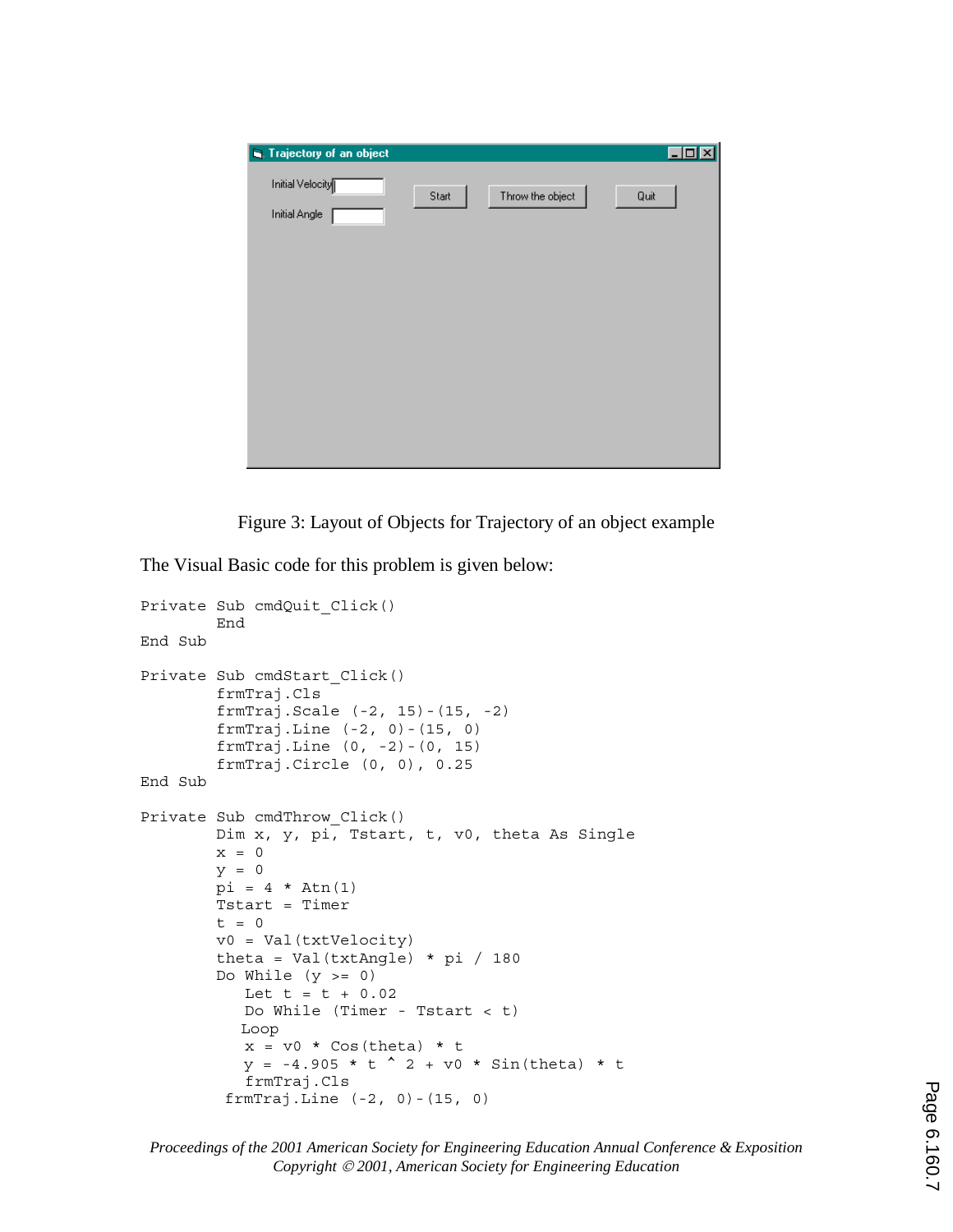```
 frmTraj.Line (0, -2)-(0, 15) 
          frmTraj.Circle (x, y), 0.25 
       Loop 
End Sub
```
Note that in the above program the time increment is set to 0.02 s since the timer resolution in most is 0.02 s. In this program, first, the initial velocity and angle with respect to the x-axis must be specified. Then, by clicking on the start button, axes of coordinates, along with a circle at the origin appear. Finally, by clicking on the throw the object button, the real-time trajectory of the circle will be shown while, it stays above the x-axis. By trying various angles, one notice that the maximum horizontal distance that the circle travels can be achieved when the angle is  $45^{\circ}$  (known from physics and dynamics).

An alternative way is to introduce the circle as an object. This can be done by adding a shape to the list of objects with the following properties:

| <b>Object</b> | <b>Property</b> | <b>Setting</b> |
|---------------|-----------------|----------------|
| Shape         | Name            | shpCircle      |
|               | Shape           | Circle         |
|               | Visible         | False          |

Then statement frmTraj.Circle (0, 0), 0.25 in subroutine cmdStart\_Click is replaced by:

> shpCircle.Visible=True shpCircle.Move 0,0

Also, in cmdThrow Click() subprogram, statement frmTraj.Cls is removed and frmTraj.Circle  $(x, y)$ , 0.25 is replaced by shpCircle.Move  $x, y$ . Since frmTraj.Cls is removed, no blinking will occur in this procedure. Note that with this procedure the position of the circle, at the beginning and end of the throwing process, slightly below the x-axis. This is due to the fact that coordinates x and y in Shapes are coordinates of the upper-left-hand-side of the object.

One can make this object throwing program more sophisticated by introducing real images of, for example, basketball and basketball players. This can be accomplished by using Image from the object toolbar. The image of a ball can be downloaded from the Web (from basketball game pictures) and the ball image can be isolated using a graphics program. A good graphics program for this purpose is Paint Shop Pro (can be downloaded from www.shareware.com). In the next section the use of Timer Control (Object) in animation will be demonstrated.

### *B. Timer Control*

The Timer control, which appears as an alarm clock in the toolbox, can be use in animation and simulation. The timer control appears as a small alarm clock at design time but is invisible during run time, so it does not matter where it is located. An important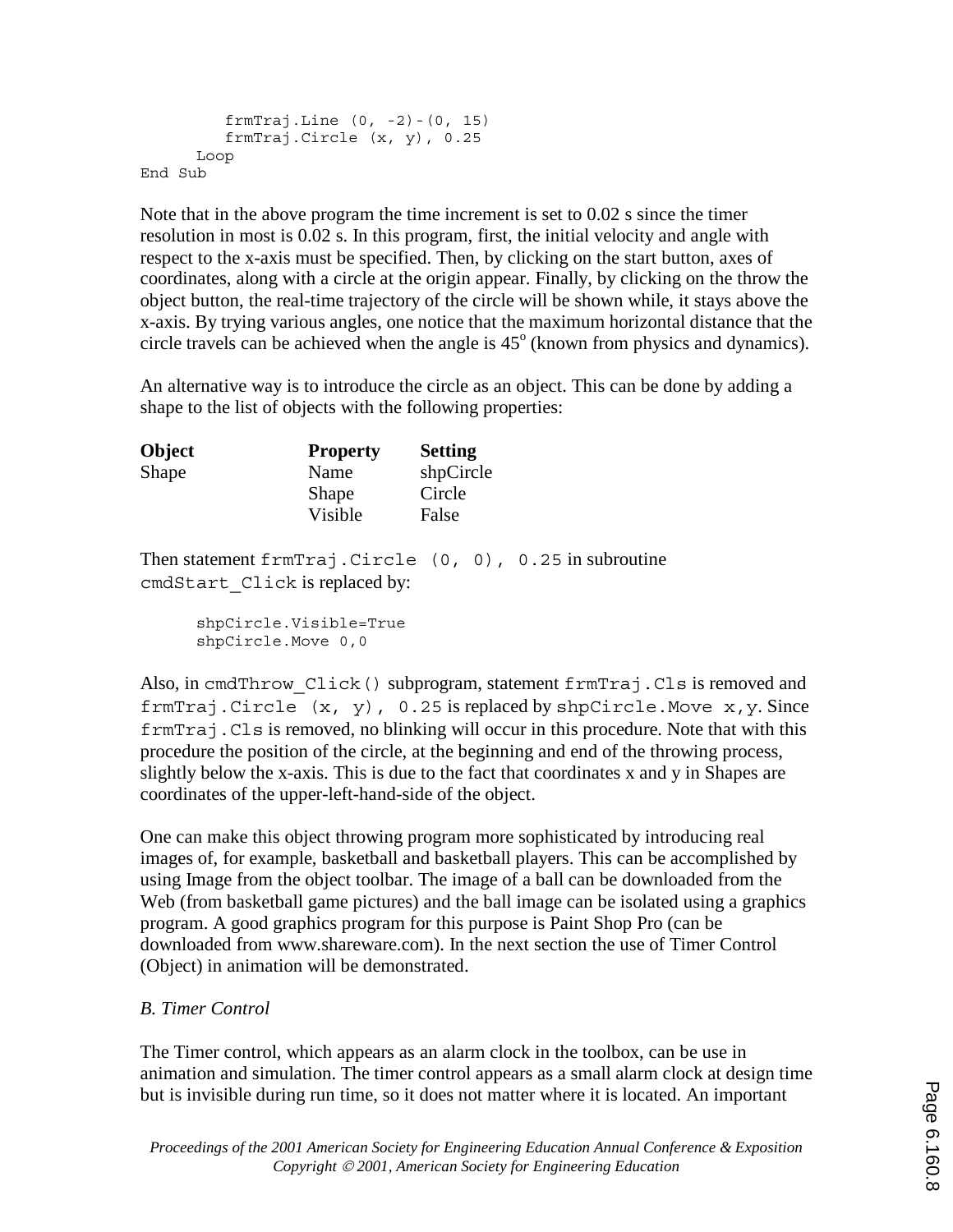property of the timer control is the interval, which is measured in milliseconds. In order to begin a timer event, it must first be turned on by setting its Enabled property to True. It can be turned off by setting Enabled Property to False or Interval to 0. A digital clock is a very simple but very useful application involving a timer control. Once the application of the timer control as a digital clock is understood, a more complicated application involving animation will be discussed. The Digital Clock application includes a timer and a label with a border.

Example, Digital Stopwatch: This program creates a digital stopwatch that shows the elapse time in seconds.

| Object     | <b>Property</b>                 | <b>Setting</b>     |
|------------|---------------------------------|--------------------|
| frmDSW     | Name                            | Digital Stopwatch  |
| cmdStart   | Caption                         | <b>Start Watch</b> |
| cmdStop    | Caption                         | <b>Stop Watch</b>  |
| tmrWatch   | Interval                        | 100                |
|            | Enabled                         | False              |
| LblSeconds | Caption                         | Seconds            |
| LblTime    | Caption                         | (blank)            |
|            | <b>B. Digital Clay Infalab.</b> |                    |

|     | Digital Stop Watch |  |         |  |             |  |  |  |  |  |  |  |  |  |            |  |  |  |  |  |  |  |  |  |
|-----|--------------------|--|---------|--|-------------|--|--|--|--|--|--|--|--|--|------------|--|--|--|--|--|--|--|--|--|
|     |                    |  |         |  |             |  |  |  |  |  |  |  |  |  |            |  |  |  |  |  |  |  |  |  |
|     |                    |  |         |  |             |  |  |  |  |  |  |  |  |  |            |  |  |  |  |  |  |  |  |  |
|     |                    |  |         |  |             |  |  |  |  |  |  |  |  |  |            |  |  |  |  |  |  |  |  |  |
| . . |                    |  |         |  |             |  |  |  |  |  |  |  |  |  |            |  |  |  |  |  |  |  |  |  |
|     |                    |  |         |  |             |  |  |  |  |  |  |  |  |  |            |  |  |  |  |  |  |  |  |  |
|     |                    |  |         |  | Start Watch |  |  |  |  |  |  |  |  |  | Stop Watch |  |  |  |  |  |  |  |  |  |
|     |                    |  |         |  |             |  |  |  |  |  |  |  |  |  |            |  |  |  |  |  |  |  |  |  |
|     |                    |  |         |  |             |  |  |  |  |  |  |  |  |  |            |  |  |  |  |  |  |  |  |  |
|     |                    |  |         |  |             |  |  |  |  |  |  |  |  |  |            |  |  |  |  |  |  |  |  |  |
|     |                    |  |         |  |             |  |  |  |  |  |  |  |  |  |            |  |  |  |  |  |  |  |  |  |
|     |                    |  |         |  |             |  |  |  |  |  |  |  |  |  |            |  |  |  |  |  |  |  |  |  |
|     |                    |  |         |  |             |  |  |  |  |  |  |  |  |  |            |  |  |  |  |  |  |  |  |  |
|     |                    |  | Seconds |  |             |  |  |  |  |  |  |  |  |  |            |  |  |  |  |  |  |  |  |  |
|     |                    |  |         |  |             |  |  |  |  |  |  |  |  |  |            |  |  |  |  |  |  |  |  |  |
|     |                    |  |         |  |             |  |  |  |  |  |  |  |  |  |            |  |  |  |  |  |  |  |  |  |

Figure 4: Layout of objects for digital stop watch example

```
Private Sub cmdStart_Click() 
      lblTime.Caption = 0 'Reset the Watch 
      tmrWatch.Enabled = True 
End Sub 
Private Sub cmdStop_Click() 
      tmrWatch.Enabled = False 
End Sub 
Private Sub tmrWatch_Timer() 
      lblTime.Caption = Val(lblTime.Caption) + 1 
End Sub
```
Now by running this program the elapsed time can be measured. An interesting application of the timer control is animation. The following example demonstrates the application of Timer control in animation.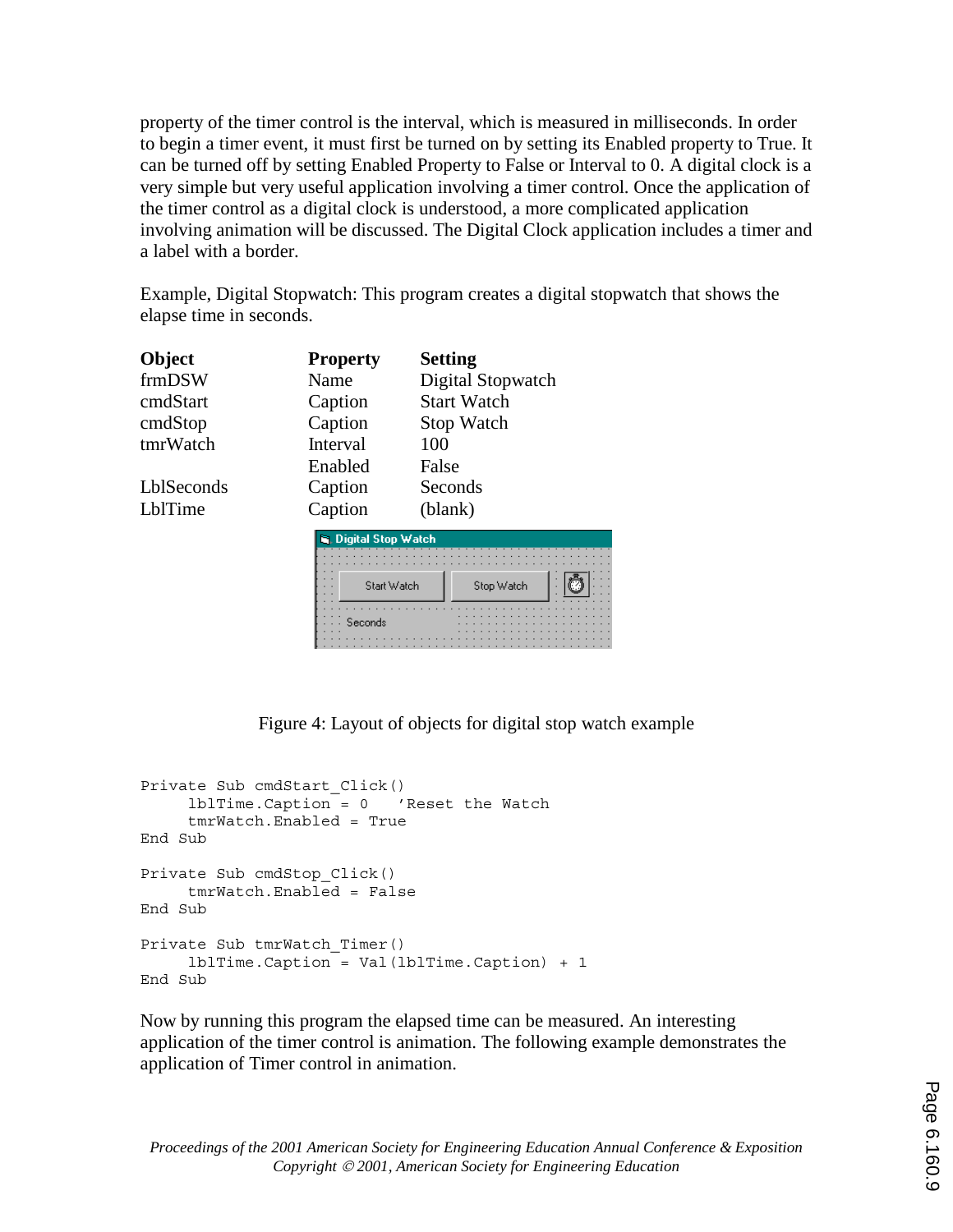**Example, Runner:** In this example the timer control is used to make various frames of a runner visible and invisible, and by doing so, show a running animation. Twelve frames of a runner are available (these frames are taken from a sample case in Paint Shop Pro, Version 5). These pictures (frames) are named according to the following figure:



Figure 5: Images of a runner at different time frames (ImgRunner1.gif through ImgRunner12.gif, from the upper-left-hand-side to the lower-right-hand-side).

The object properties for this example are as follows:

| Object    | <b>Property</b> | <b>Setting</b> |
|-----------|-----------------|----------------|
| frmRunner | Caption         | Runner         |
| cmdRun    | Caption         | Run            |
| cmdStop   | Caption         | Stop           |
| tmrTimer  | Enable          | False          |
|           | Interval        | 100            |
| LblTimer  | Caption         | (blank)        |
| imgRunner | Picture         | Runner1.gif    |
|           | Index           | 0              |
|           | Visible         | False          |
| imgRunner | Picture         | Runner2.gif    |
|           | Index           |                |
|           | Visible         | False          |

*Proceedings of the 2001 American Society for Engineering Education Annual Conference & Exposition Copyright 2001, American Society for Engineering Education*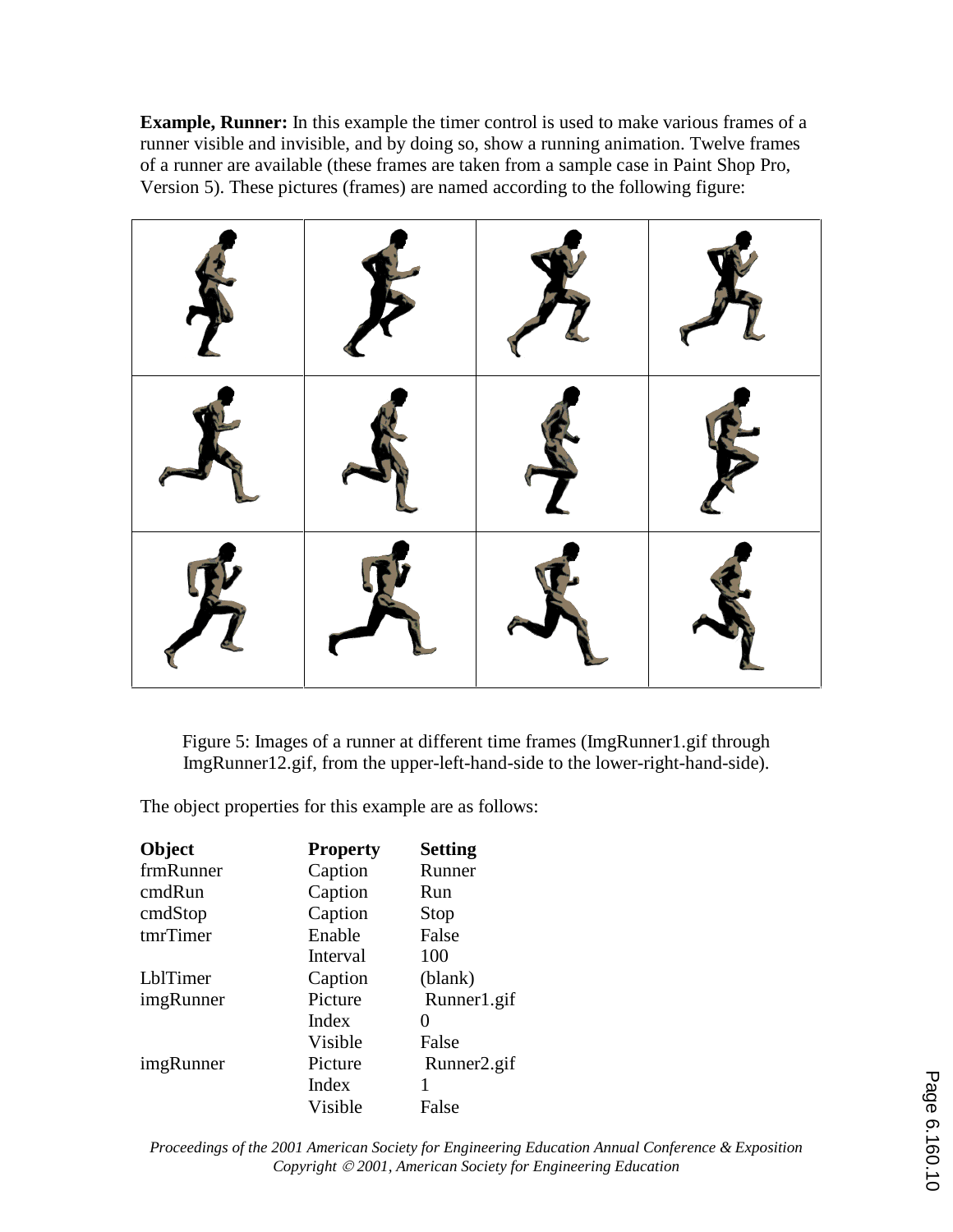| ٠         | ٠                           | ٠                     |
|-----------|-----------------------------|-----------------------|
|           | ٠                           | ٠                     |
| imgRunner | Picture<br>Index<br>Visible | Runner12.gif<br>False |

Note that the location of images (imgRunner1 through imgRunner12) is not important. They are initially invisible. The object layout can be similar to that shown in Figure 5.



Figure 6: Layout of objects for the runner problem

The code listing for this problem is as follows:

```
Private Sub cmdRun_Click() 
  For i = 0 To 11
    imgRunner(i).Top = 800imgRunner(i).Left = 800 Next i 
  lbTime.Caption = 0
  tmrTime. Enabled = True
End Sub 
Private Sub cmdStop_Click() 
   tmrTimer.Enabled = False 
 End
```
*Proceedings of the 2001 American Society for Engineering Education Annual Conference & Exposition Copyright 2001, American Society for Engineering Education*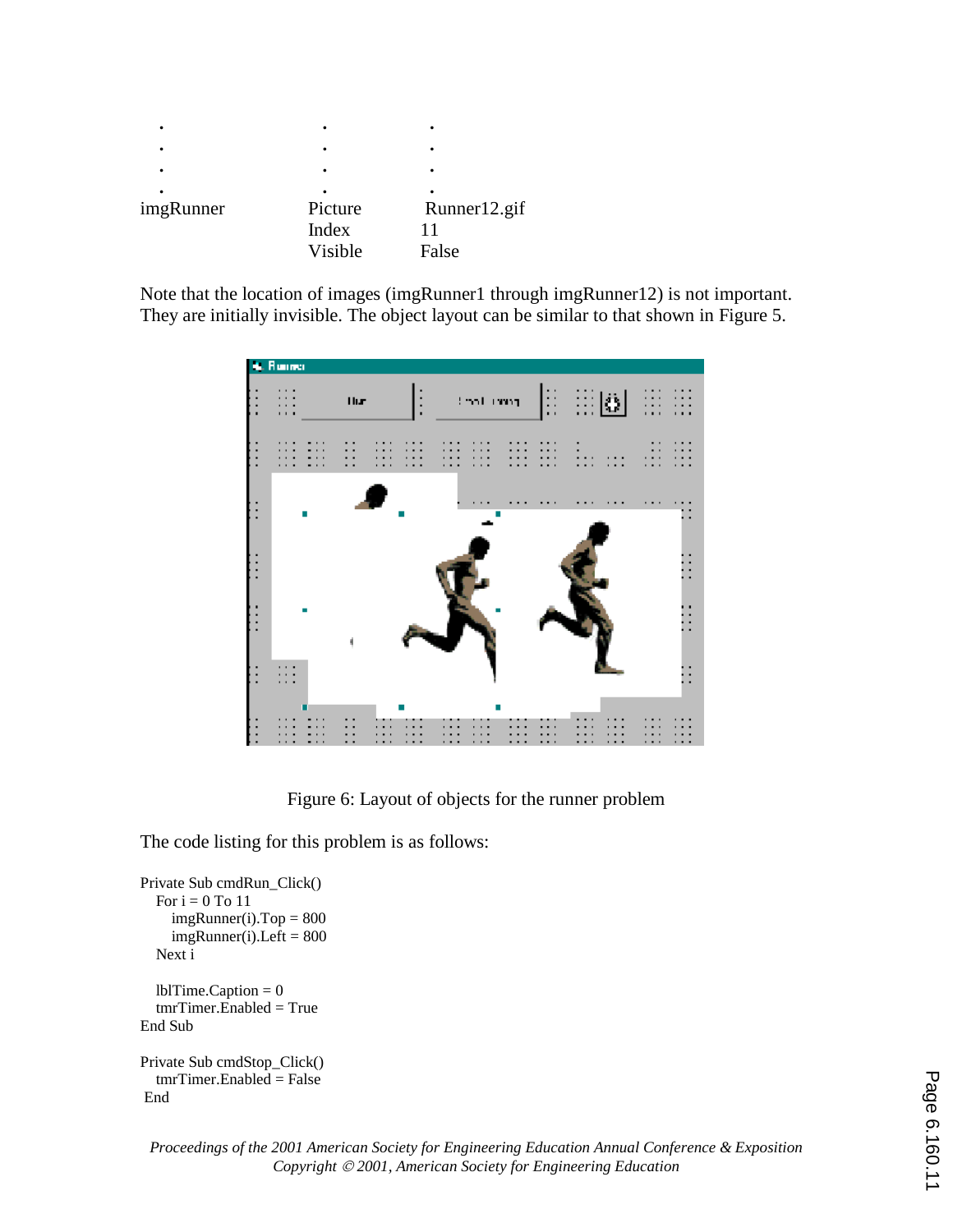End Sub

```
Private Sub tmrTimer_Timer() 
   lblTime.Caption = lblTime.Caption + 0.1 
  For t = 0 To 12 Step 1.2
    For i = 0 To 11
  If (lblTime.Caption = t + (i + 1) * 0.1) Then
    imgRunner(i).Visible = FalseIf i = 11 Then
       imgRunner(0). Visible = True
     Else 
       imgRunner(i + 1). Visible = True
      End If 
   End If 
     Next i 
   Next t 
End Sub
```
Note that in this code, initially after the run button is clicked the same coordinates (locations) are assigned to all twelve images. In other words, they are put on top of each other. Then when the Timer is Enabled, images are made visible in there order with a time delay of 0.1 s. The whole sequence of twelve images is put in a loop to make the animation process continuous. The user can click on the stop button to terminate the program. Figure 7 shows the final results during a run.



Figure 7: A typical run for runner example problem

## IV. Conclusions

Since we started this practice four years ago, our students have developed a number of interesting projects such as, basketball, war game, etc.. Additionally, a number of our students who decided to learn other languages, such as Fortran and C++, were able to learn them quickly and easily, mostly via self-study. The programming skills that some